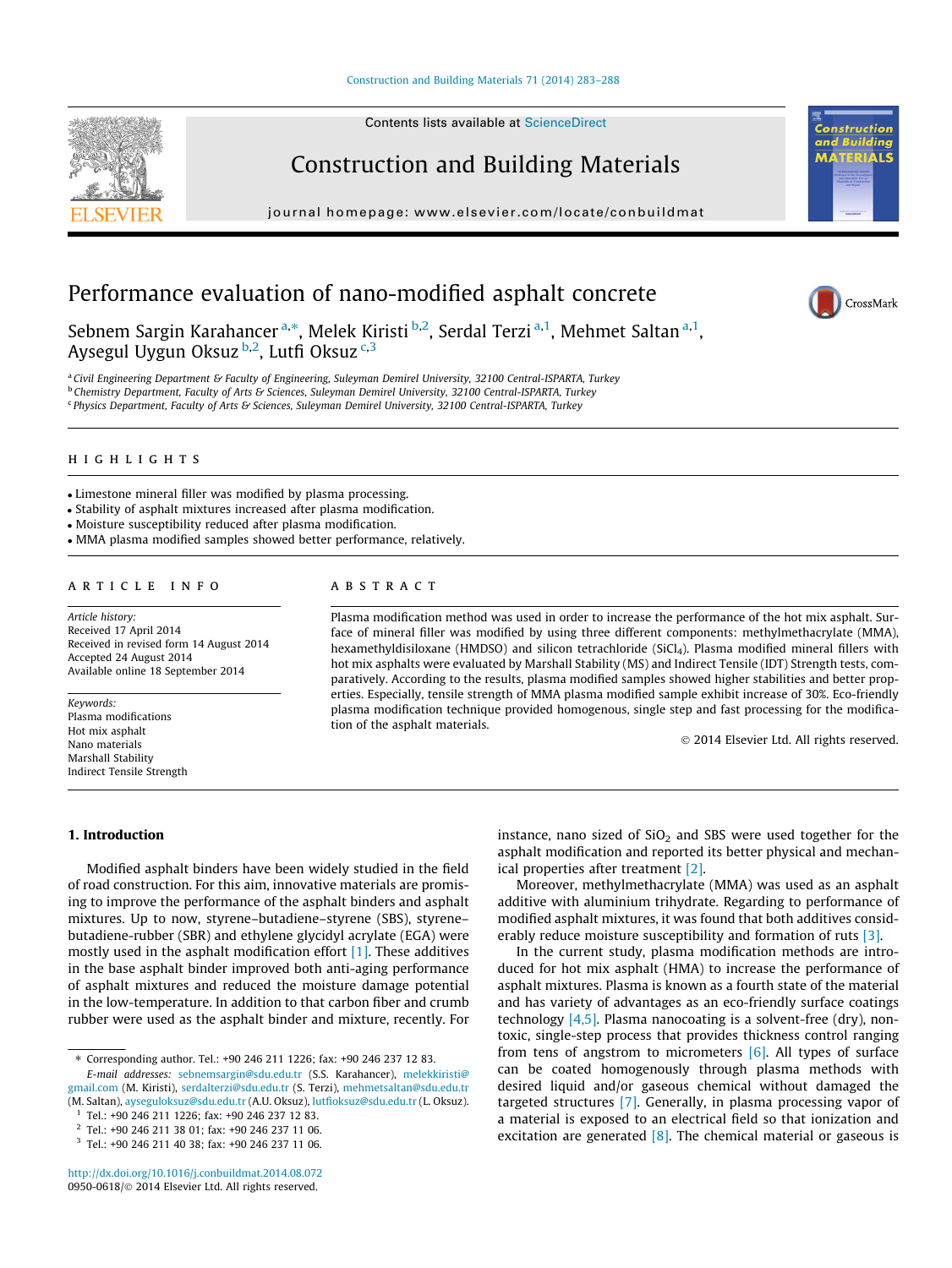fragmented into reactive species (positive and negative ions, atoms, neutrals, metastables and free radicals) of plasma in order to modify targeted structures [\[9\].](#page--1-0) In this study, mineral filler was modified by plasma coatings with MMA, HMDSO and  $SiCl<sub>4</sub>$ , and examined comparatively. Performance, stability, flow values and specific gravity parameters of plasma-modified asphalt mixtures were evaluated with Marshall Stability (MS) and Indirect Tensile (IDT) Strength tests. In addition, structural and chemical characteristics of the materials were clarified by Scanning Electron Microscopy (SEM) and Fourier Transform Infrared (FTIR) spectroscopy. To the best of our knowledge, plasma modified asphalt mixtures have not been reported yet. Hence, the study and results will be the basis of the future related works.

### 2. Objectives and scope

The objective of the study is to obtain road construction material with the highest performance by using plasma-modified asphalt mixtures. Two types of plasma techniques were used as a new approach to coat homogenously of the surface of the limestone. These plasma techniques are radio frequency (RF: 13.56 MHz) and microwave (MW: 2.45 GHz). Plasma phase was created in the plasma reactor by using three different materials: MMA, HMDSO and SiCl<sub>4</sub>, separately. During plasma processing ionized and excited vapor of these materials were coated around the limestone particles in the reactor. These plasma coated materials served like a bridge around at limestone particles. Therefore, improved properties of the limestone were achieved after plasma modification. Structural analyses were examined by FTIR and SEM studies. Besides, MS and IDT strength tests were conducted to assess the performance of plasma-modified asphalt mixtures. Standard aggregate gradation and 60–70 pen. asphalt binder were used for producing all asphalt mixture samples.

#### 3. Materials and methods

#### 3.1. Aggregates and gradation

Aggregates used in the study were supplied from asphalt construction site of municipal of Isparta. The nominal maximum aggregate size is 9.5 mm, and the wearing course design method was used for the mixtures. ''Standard Test Methods for aggregate water absorption, saturated surface gravity and specific gravity'' was used to determine water absorption of the aggregate samples. In addition, ''Standard test method for aggregate abrasion loss (Los Angeles)'' test was examined to evaluate the abrasion resistance of the aggregate samples. Aggregate properties were given in Table 1. Aggregate grading curves for asphalt mixtures were selected in convenience with Turkish Highway Construction Specifications (Fig. 1).

#### 3.2. Bitumen

Variety of standard tests were examined in order to determine properties of bitumen. For instance, ASTM D5 [\[13\]](#page--1-0) "Standard Test Method for penetration of bitumen materials'', ASTM D70 [\[14\]](#page--1-0) ''Standard Test Method for density of semi-flexible bitumen materials (pycnometer method)'', ASTM D36 [\[15\]](#page--1-0) ''Standard Test Method for softening point of bitumen (ring and ball apparatus)'', ASTM D92 [\[16\]](#page--1-0) ''Standard Test Method for combustion and flash point with Cleveland open cup test apparatus'', ASTM D113 [\[17\]](#page--1-0) ''Standard Test Method for ductility of bitumen materials'' were used and assessed respectively. Test results were summarized in [Table 2.](#page--1-0)

#### Table 1

Properties of limestone aggregate used in the tests.



Fig. 1. Gradation limits of the aggregates used in the study.

#### 3.3. Plasma modification of mineral filler

Surface modification of limestone mineral fillers was carried out in a Pyrex glass tube with RF and MW generators ([Fig. 2](#page--1-0)). During the modification the Pyrex glass tube was evacuated down to a pressure of 2.6 Pa. Three modification agents were used separately (MMA, HMDSO and  $SiCl<sub>4</sub>$ ) and their vapors were flown into the tube without a precursor or any other auxiliary. FTIR (Perkin Elmer BX system, Beaconsfield, Buckinghamshire, HP91QA, England) and SEM (Philips XL-30S FEG) analyses were examined in order to investigate the effect of plasma processing onto asphalt mixtures.

The beginning of the study, RF plasma of HMDSO was used for the limestone coating and resulted in low value according to the MS test. Therefore, MW plasma was preferred for the all modifications because of its dense plasma phase. Duration of plasma modification process was increased from 30 to 60 min to investigate time effect onto modified samples.

#### 3.4. Marshall stability test

In the study, 2%, 2.5%, 3%, 3.5%, 4%, 4.5%, 5% (by the weight of 1245 g) asphalt binders were examined in the asphalt mixture samples (totally twenty-one samples) to determine the optimum bitumen content and the optimum one was 5 wt%. First, plasma modified samples for 30 min (MMA–MW, HMDSO–MW and HMDSO–RF) and unmodified sample were selected. Then, each three fraction of them (totally twelve samples) were tested. After evaluation of first part, MW plasma modified samples for 1 h were used in order to investigate the effect of plasma processing time. In this time, HMDSO species were eliminated because of their low stabilities. MS test was examined with each three fraction of MMA–MW,  $SiCl<sub>4</sub>$ –MW and unmodified sample (totally nine samples) as a second part of the study. All experimental studies summarized in [Fig. 3.](#page--1-0)

### 3.5. Indirect Tensile (IDT) Strength test

One commonly used parameter to evaluate asphalt mixtures is tensile strength which can be used to quantify the effects of moisture and to determine the fracture resistance of an asphalt mixture. Typically, the tensile strength can be accurately determined from an IDT strength test carried out in accordance with AASHTO TP9-02 [\[18\].](#page--1-0)

The IDT strength test is a simple test that proposes to use currently available equipment in most laboratories, being MS machine and a water bath set at 45 °C.

Loading configuration develops a relatively uniform tensile stress perpendicular to the direction of the applied load and along the vertical diametral plane, which ultimately causes the specimen to fail by splitting along the vertical diameter. Ensuring the test was carried out in a consistent manner, a testing procedure of the IDT Strength test was prepared [\[19\]](#page--1-0).

In this study prior to the testing, the pats were measured according to the procedure and were placed in the water bath for a period of conditioning of 30–40 min at a temperature of 45 °C. The test temperature of 45 °C was selected as it represented the strength of asphalt at the high temperature range but below the softening point of standard bitumen. Thus the working of the binder with the aggregate

| Sieve diameter    | Properties                                                                                                           | Standard                              | Limestone aggregate              |
|-------------------|----------------------------------------------------------------------------------------------------------------------|---------------------------------------|----------------------------------|
| $4.75 - 0.075$ mm | Specific gravity $(g/cm^3)$<br>Saturated specific gravity<br>Water absorption (%)                                    | ASTM C 127-88 [10]                    | 2.660<br>2.652<br>0.130          |
| 25-4.75 mm        | Specific gravity $(g/cm^3)$<br>Saturated specific gravity<br>Water absorption (%)<br>Abrasion loss (%) (Los Angeles) | ASTM C 128-88 [11]<br>ASTM C 131 [12] | 2.329<br>2.428<br>2.800<br>20.38 |